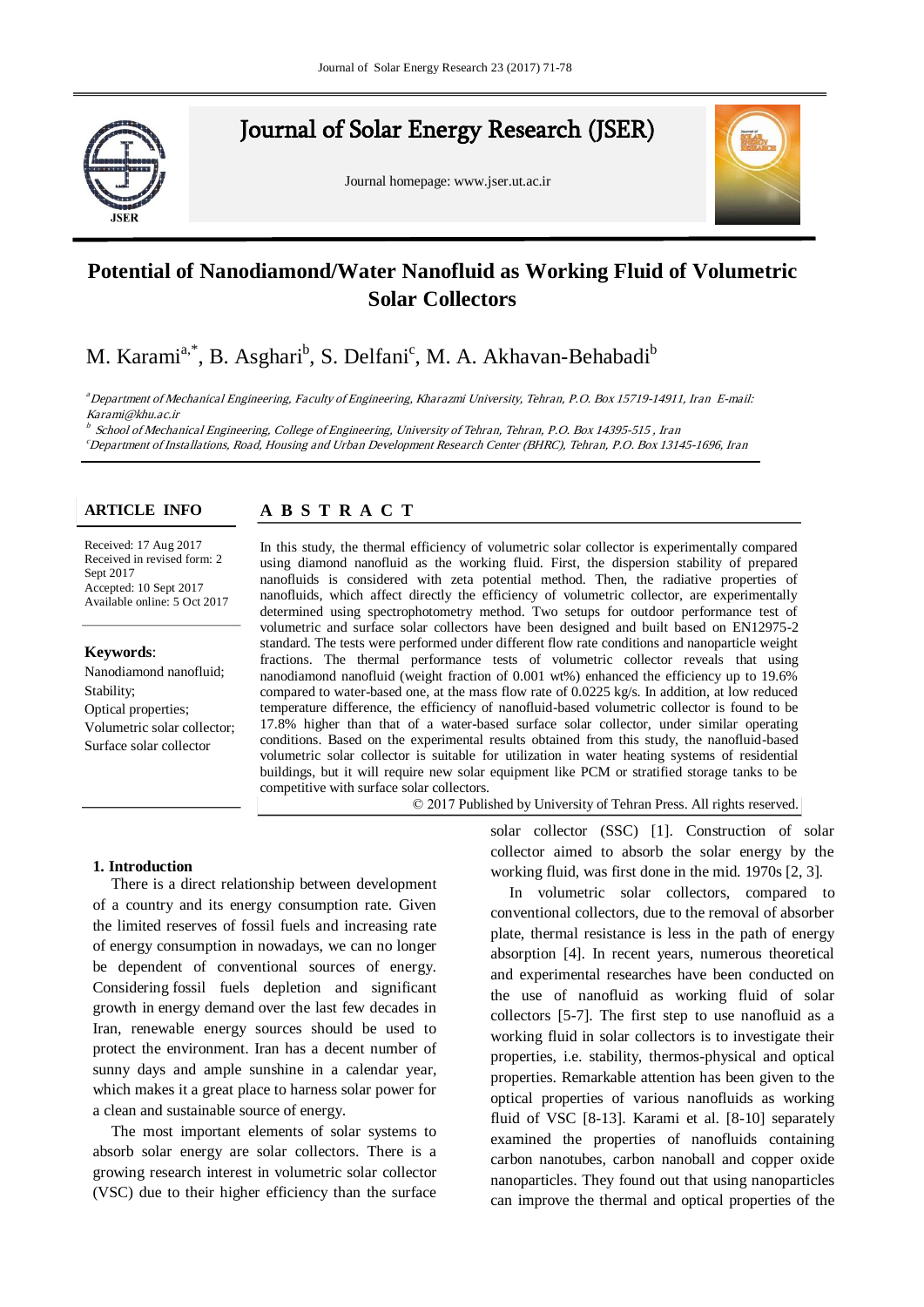base fluid. Vakili et al. [11] suggested that the nanofluid containing graphene nanoplates can be used as the working fluid in direct absorption solar systems, because of increasing the extinction coefficient of the base fluid.

Diamond is an allotrope of carbon which has great properties such as superior hardness, high thermal conductivity (five times more than copper) and Young's modulus, high electrical resistivity, attractive optical characteristics, and excellent chemical stability and biocompatibility. Sundar et al. [12] reported that the thermal conductivity enhancements are 18.8%, 16.8% and 14.1% at 1.0% vol. of 20:80%, 40:60% and 60:40% PG/W for nanodiamond nanofluids at  $60^{\circ}$ C, respectively. The study done by Xie et al [13] showed that the thermal conductivity enhancement of the nanodiamond nanofluids increases with nanodiamond loading and the thermal conductivity enhancement is more than 18.0% for 2% volume fraction nanodiamond nanofluid.

In further exploring the potentials of nanofluids, Tyagi et al. investigated the performance of nanofluidbased VSC numerically [14]. They used aluminum nanoparticle suspensions in water as the working fluid and showed the efficiency enhancement of 10% in comparison with a conventional flat plate collector.

Otanicar et al. [15] numerically evaluated the performance of low temperature VSC based on Tyagi's work [14]. They also reported the experimental results on micro solar direct absorption collector based on nanofluids made from a variety of nanoparticles and demonstrated the efficiency improvements of up to 5% by utilizing nanofluids as the absorption mechanism. Parvin et al. [16] numerically investigated the heat transfer performance and entropy generation of forced convection through a low temperature direct absorption solar collector. The results showed that both Nusselt number and entropy generation increase as the volume fraction of Cu nanoparticles and Reynolds number increase. Another numerical study of Parvin et al. [17] using four different nanofluid, showed that the higher absorption of solar radiation the more collector efficiency.

Muhan et al. [18] used hybrid nanofluid of  $CeO<sub>2</sub>/CuO$ -water as working fluid of VSC. They reported that collector efficiency enhancement is obtained by increasing the nanofluid concentration and mass flow rate. Das et al. [19] considered the pressure difference and heat transfer in  $TiO<sub>2</sub>$  nanofluid-based VSC using FLUENT software. The results showed that Nusselt number on the collector is increased by increasing Reynolds number.

Gupta et al. [20] studied the effect of using aluminum oxide nanofluids on the performance of direct absorption solar collector. They built a sample collector with an area of  $1.4m<sup>2</sup>$  and observed the impact of the concentration of nanofluids and flow rate on the performance of the collector. Their test results showed that by using aluminum oxide nanofluid instead of the base fluid at the volume rate of 1.5 l/min, the collector efficiency would increase by 8%. Karami et al. [21] studied the impact of copper oxide nanoparticles on the performance of direct absorption solar collector with the aim of applying it in the domestic water heaters. They chose water and ethylene glycol mixture (70%:30% in volume) as the base fluid and after stabilization of the nanofluids, they studied the impact of volume fraction of nanofluids and flow rate on the performance of the solar collector according to the procedure of EN12975-2 standard. In a similar research, Vakili et al. [22] managed to increase the direct absorption of solar collector efficiency by using graphene nanoplates up to 23% as compared to the base fluid. According to their results, with nanofluid containing graphene nanoplates as working fluid, the efficiency of direct absorption solar collector reaches 93.2% at flowrate of 0.015 kg/s. Delfani et al. [23] examined the effect of applying MWCNT nanofluid as working fluid in VSCs. The results of this research showed that because of increasing the concentration of nanofluids, the efficiency of solar collector would be increased, as long as the collector efficiency would be 89.3% at the flow rate of 0.025kg/s.

The main aim of this research is the performance characteristics of nanodiamond nanofluid-based VSC to use it as the collecting device in a domestic solar water heater. To the best of the authors' knowledge, no existing experimental study has addressed the use of nanodiamond nanofluid as the working fluid of VSC. In this study, the potential of using the nanofluids for absorbing solar radiation in VSC is evaluated using experimental method. Then, the thermal performance of nanofluid-based VSC is experimentally compared with water-based SSC using the experimental setups according to EN12975-2 standard.

#### **1. Nanofluid preparation and properties**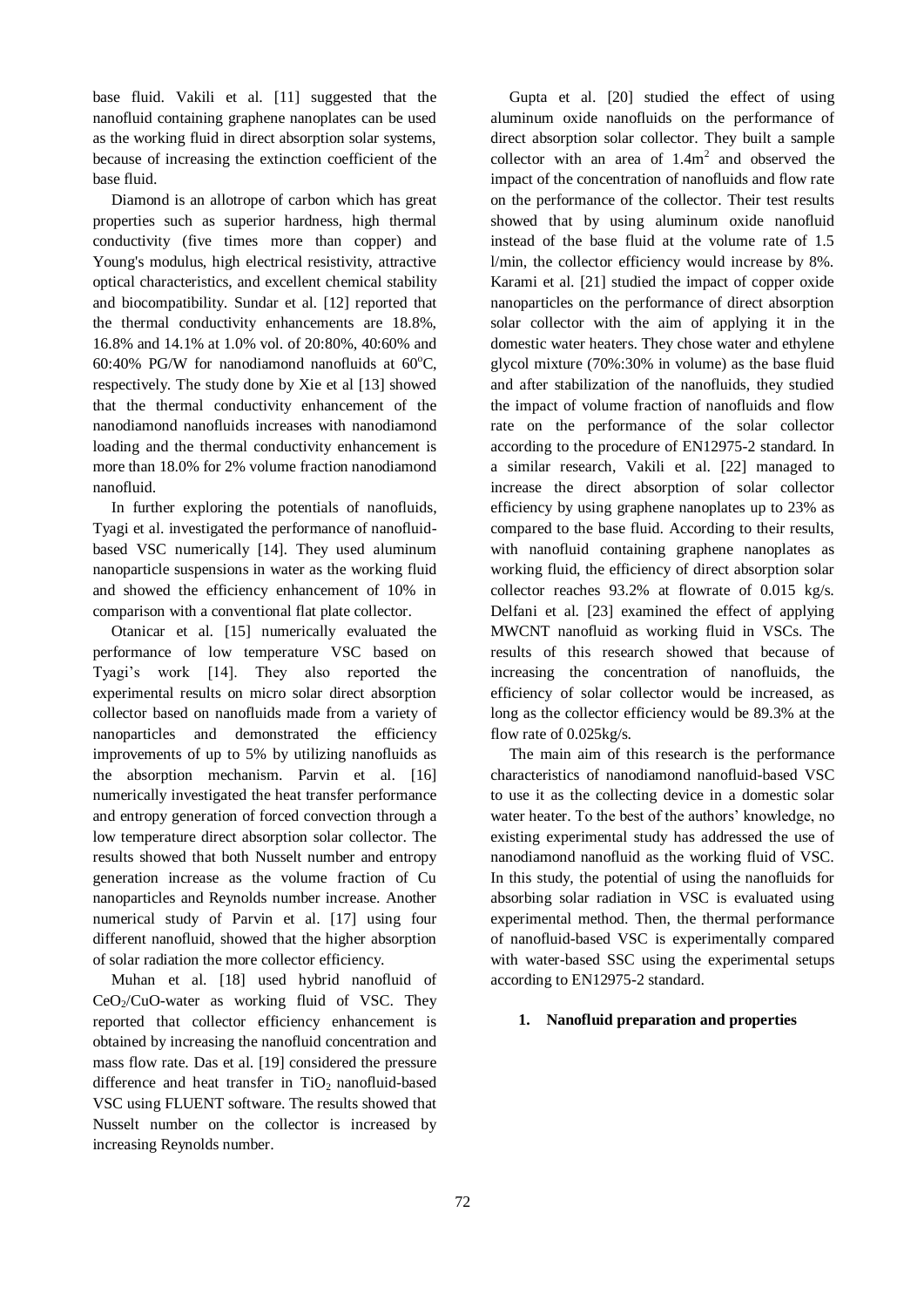In this research, spherical diamond nanoparticles (Luoyang Tongrun Ino technology) with an average diameter of 10 nm and 98.3% purity were used as an additive to the water. Figure 1 shows a scanning electron microscope (SEM) picture of diamond nanoparticles



Figure 1. SEM image of diamond nanoparticles

In this study, nanofluids were prepared with a twostep method. First, diamond nanoparticles were dispersed in deionized water (the base fluid) to form the nanodiamond–water nanofluid. Then an ultrasonic processor (UP400S) was utilized to deagglomerate and homogenize the suspensions. In order to gather more information about the agglomeration process and homogeneity of the suspension, experiments were carried out using three different surfactants: Polyvinyl Pyrrolidone (PVP), Sodium Dodecyl Sulfate (SDS), and Gum Arabic (GA). Agglomeration of nanodiamond nanofluids by adding SDS, PVP, and GA surfactants occurred after one day, 2 weeks, and four months, respectively. Based on these results, GA surfactant had the best stabilizing effect and was utilized as a main stabilizing agent.

To investigate the effect of nanofluid weight fraction on the efficiency of solar collectors, five different weight fractions of the nanodiamond–water nanofluid: 0.001 wt% (D1), 0.0005 wt% (D2), 0.00025 wt% (D3), 0.000125 wt% (D4), and 0.0000625 wt% (D5), were prepared. The above mentioned nanofluids were prepared first by adding diamond nanoparticles in deionized water and sonicate it for 15 minutes, and then adding GA surfactant and sonicating the suspension for 30 more minutes. Figure 2 shows the nanofluid samples



Figure 2. Three different weight fractions of diamond nanofluids

In order to characterize the stability of the suspensions further, zeta potential measurements were utilized. Zeta potential was measured using a Zetasizer Nano ZS manufactured by Malvern Instruments Ltd. The results revealed that the D1 sample had a negative zeta potential of -33.81 mV. These values indicate that the suspension has a good stability without any significant particle aggregation.

The thermal conductivity was measured based on transient hot-wire method using a KD2 Pro thermal properties analyzer (Decagon devices, Inc., USA) in the temperatures range from 25°C to 45°C. The method used in this instrument meets the standards of ASTM-5334 for thermal conductivity which is generally transient-heated needle method [24]. The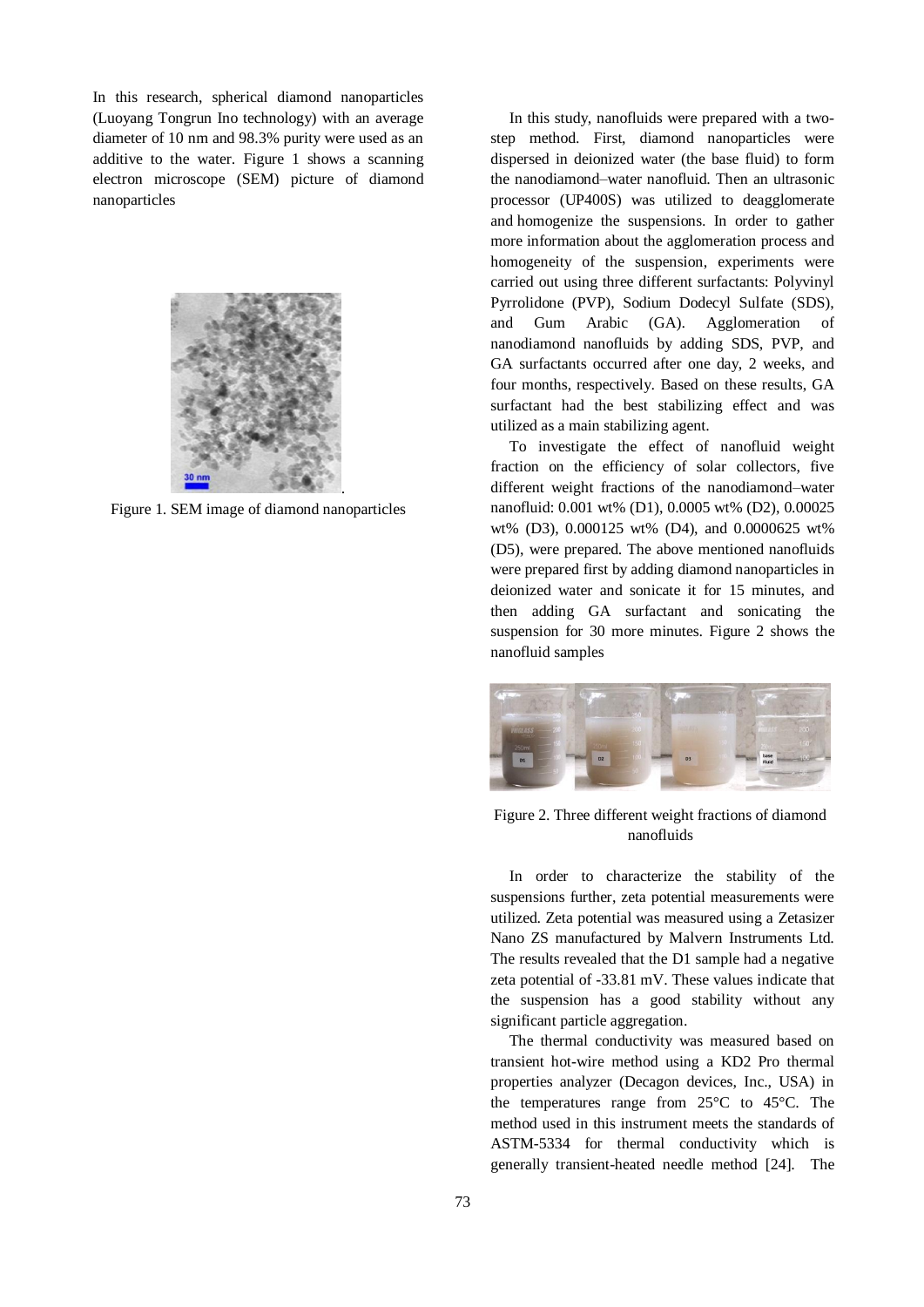thermal conductivity of nanodiamond nanofluids versus temperature for different weight fractions is shown in Figure 3. It is found that the thermal conductivity of nanofluids increases with the increase of diamond nanoparticle weight fraction due to higher thermal conductivity of diamond than that of deionized water. The thermal conductivity of nanofluids also enhances with temperature because of decrease of the viscosity of nanofluids which leads increase of the Brownian motion of particles. The best thermal conductivity in temperature of 45°C is related to D1 which is 0.77 W/m °C and increases 27.2% of deionized water as a base fluid.



Figure 3. Experimental thermal conductivity of nanodiamond nanofluid at different particle weight fractions and temperatures

The amount of transmittance spectra are measured by using UV–Vis–NIR spectrophotometer (Cary5, Varian Inc., USA) in the range of 200– 3300 nm which conform to the solar radiation spectrum. According to the results of Figure 5, the diamond nanoparticles reduce the sample transmittance with respect to the base fluid considerably and enhance the amount of the captured light. The strong absorption bands exist for nanofluids at 950–1000 nm and again at 1400–1550 nm, which are because of water transmittance nature. After 1850 nm, these nanofluids are essentially opaque to incoming radiation. It can be seen from Figure 4 that the less transmittance takes place in the regions where a large portion of the incident sunlight energy is present.



For better studying the optical properties of samples, extinction coefficient  $(K(\lambda))$  is calculated based on Beer- Lambert law  $(T(\lambda)) = e^{-K(\lambda)H}$  in which H is the length of the light path passing through the sample. The extinction coefficient of nanofluids with different weight fractions is shown in Figure 5. According to the results, diamond nanoparticles with a weight fraction of 0.001 wt%, lead to the increase in the extinction coefficient of the base fluid to  $11 \text{ cm}^{-1}$  at wave length of about 1385 nm, which is greater than increase in extinction coefficient of 150 ppm carbon nanotube nanofluid  $(4.1 \text{ cm}^{-1})$  [8] and of 0.005 wt% graphene nanofluid  $(6.48 \text{ cm}^{-1})$  [11].



Figure 5. Extinction coefficients of nanodiamond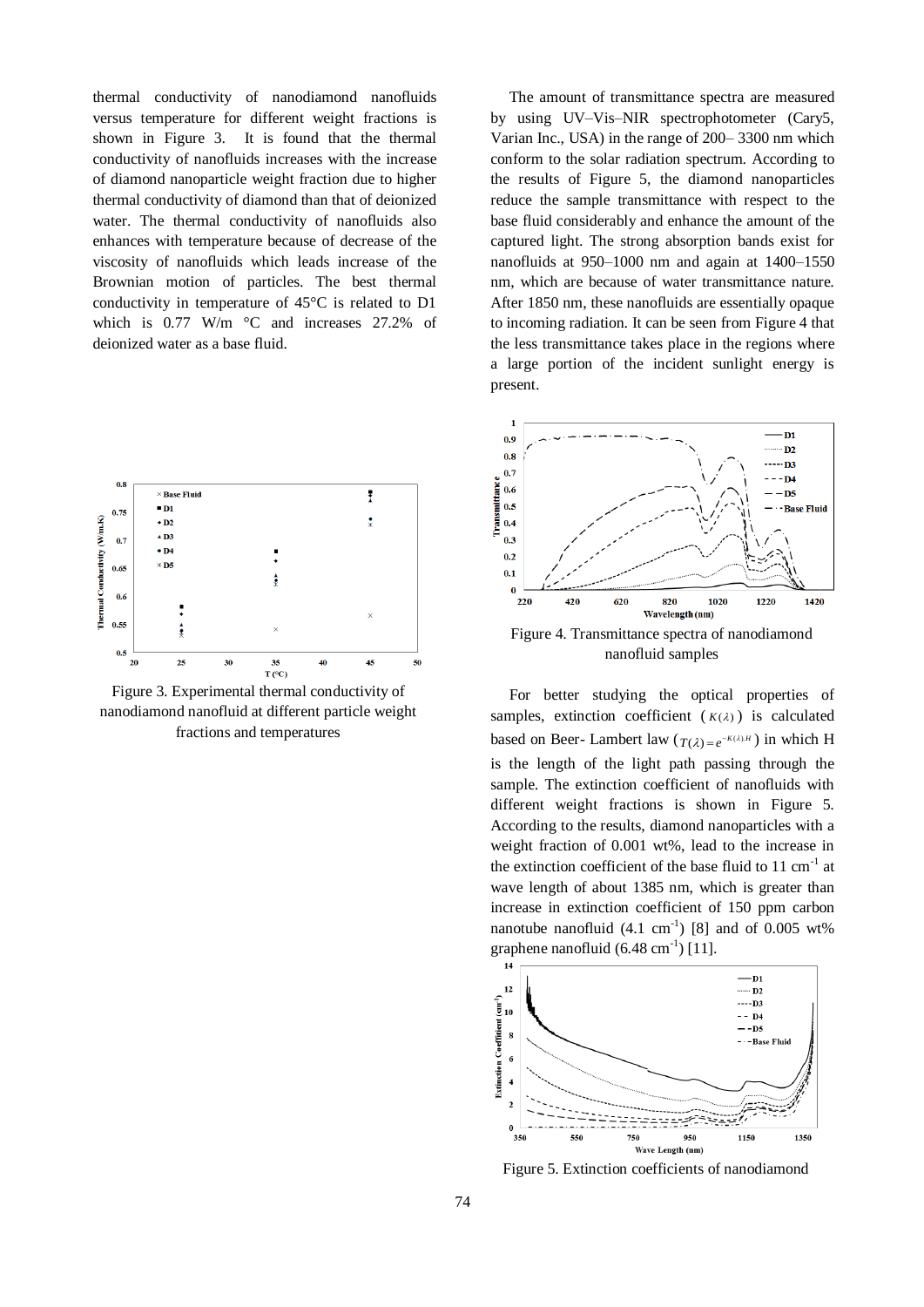#### nanofluid samples

#### **3. Test setups of VSC and SSC**

In our previous studies, we have addressed the design and the procedure of thermal performance test of a residential-type volumetric absorption-based solar collector using different nanofluids as working fluid [21]. In this study, we have also designed and built a surface absorption-based solar collector to compare the efficiency of collectors experimentally. As shown in Figure 6, the experimental rig consists of two full-scale solar collector prototypes, two expansion tanks, two pumps and flow control valves, a refrigerated circulating bath (RCB), several measurement instruments such as temperature and flow sensors, pyranometers and anemometer, and a data acquisition system (DAQ). The specifications of collectors are summarized in Table 1. The detailed features of VSC design was reported in our earlier studies [21].

The collectors were experimentally investigated at the Road, Housing and Urban Development Research Center of Tehran, Iran (latitude is 35.69611N and longitude is 51.42311E) and were mounted by tilt angle of  $35^{\circ}$  to receive maximum solar energy (regarding Tehran latitude).

|                 | <b>VSC</b>       |                |                 |  |  |
|-----------------|------------------|----------------|-----------------|--|--|
|                 | <b>Dimension</b> | Unit           | <b>Material</b> |  |  |
|                 |                  |                | (Type)          |  |  |
| Occupied area   | $60 \times 60$   | cm             |                 |  |  |
|                 | $\times$ 1       |                |                 |  |  |
| Absorption area | 0.36             | $m^2$          |                 |  |  |
| <b>Glass</b>    | $t = 4$          | mm             | Toughened       |  |  |
| Header pipe     |                  |                |                 |  |  |
| Fluid tubes     |                  |                |                 |  |  |
| Frame           |                  |                | A1              |  |  |
| Insulation      | $t = 10$         | mm             | Polyurethane    |  |  |
|                 |                  | <b>SSC</b>     |                 |  |  |
|                 | <b>Dimension</b> | Unit           | <b>Material</b> |  |  |
|                 |                  |                | (Type)          |  |  |
| Occupied area   | $60 \times 60$   |                |                 |  |  |
|                 | $\times$ 10      |                |                 |  |  |
| Absorption area | 0.36             | m <sup>2</sup> |                 |  |  |
| <b>Glass</b>    | $t = 4$          | mm             | Toughened       |  |  |
| Header pipe     | $D=22, t=1$      |                | cu              |  |  |
| Fluid tubes     | $D=10, t=1$      | mm             | cu              |  |  |
| Frame           |                  |                | Al6063          |  |  |
|                 |                  |                | Extruded        |  |  |
| Insulation      | $t = 10$         | mm             | Polyurethane    |  |  |

#### Table 1. Specification of VSC and SSC

#### **4. Test procedure**

The experiments were performed at the operating temperature range of the collector  $35^{\circ}$ C–50 $^{\circ}$ C and at the mass flow rates of 0.0075, 0.015 and 0.0225 kg/s for four different working fluids including the base fluid and three nanofluids with different weight fractions (D1, D2 and D3) under clear sky conditions. The test conditions, according to EN 12975-2, are shown in Table 2.

The parameters shall not deviate from their mean values over the measurement period by more than the limits given in Table 2. The detailed test procedure was reported in our earlier studies [21]. The time constant of the collector is defined as the elapsed time in which the fluid outlet temperature arrives 63.2% of its final increase, was 3.53 min. Therefore, each test period (4 times of the time constant [25]) was about 14–15 min.



Figure 6. Test setups for the collector prototypes

#### **3. Results & Discussion**

 The fraction (F) of absorbed energy by nanofluid is obtained using optical properties and the collector height:

$$
F = 1 - \frac{\int I_{b\lambda}(\lambda) \exp(-K(\lambda)H) d\lambda}{\int I_{b\lambda}(\lambda) d\lambda}
$$
 (1)

| Table 2. Permitted values of measured parameters to |  |
|-----------------------------------------------------|--|
| establish steady-state conditions [25]              |  |

| <b>Parameter</b>                         | <b>Value</b>   |
|------------------------------------------|----------------|
| Minimum test solar irradiance            | 700 $W/m^2$    |
| Permitted deviation of test solar        | $\pm 50 W/m^2$ |
| irradiance                               |                |
| Permitted deviation of Surrounding air   | $\pm 1.5K$     |
| temperature                              |                |
| Permitted deviation of Fluid mass flow   | $+1\%$         |
| rate                                     |                |
| Permitted deviation of Fluid temperature | $\pm 0.1K$     |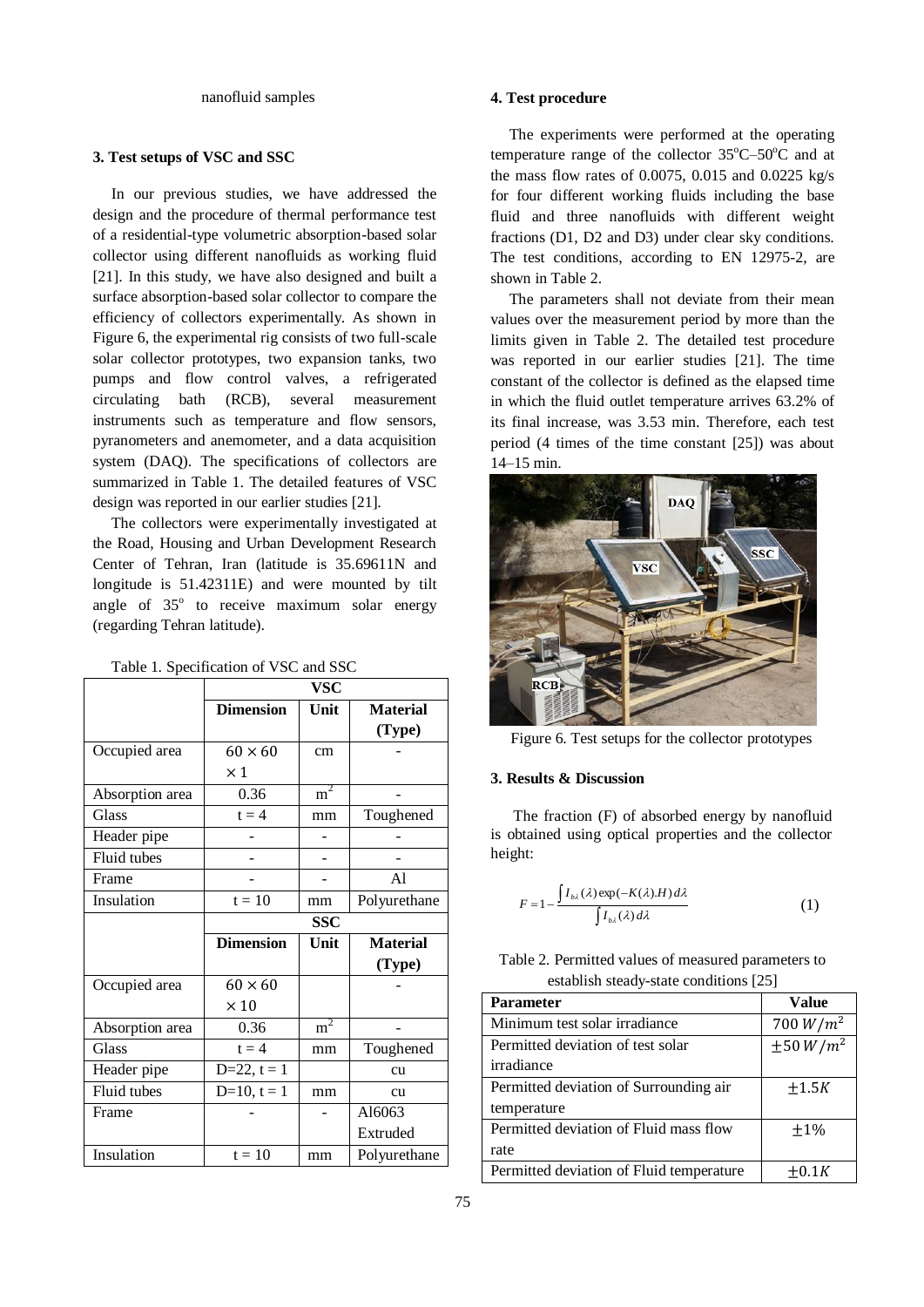| at the collector inlet |               |  |  |  |          |
|------------------------|---------------|--|--|--|----------|
|                        | Wind velocity |  |  |  |          |
|                        |               |  |  |  | $-4$ m/s |
|                        |               |  |  |  |          |

where the incident solar intensity  $(I_{h\lambda}(\lambda, T))$  is calculated using the blackbody relation:

$$
I_{b\lambda}(\lambda, T) = \frac{2hc_0^2}{\lambda^5 \left[ exp\left(\frac{hc_0}{\lambda k_B T_{solar}}\right) - 1\right]}
$$
(2)

where  $T_{solar}$  is taken as 5800 K,  $h$  is the Planck's constant,  $k_B$  is the Boltzmann constant, and  $c_0$  is the speed of light in a vacuum. The results of the calculation of fraction of absorbed energy, F, for various weight fractions of nanofluids are shown in Table 3. As can be seen, three samples D1, D2 and D3 has the absorbed energy fraction (F) higher than 50% and thus, are chosen for thermal performance test of VSC.

The collector efficiency  $(n)$  relates the useful energy to the total radiation incident on the collector surface  $(AG)$  by Eq.  $(3)$ :

$$
\eta = \frac{\dot{m}c_p(T_{out} - T_{in})}{AG}
$$
\n(3)

An instantaneous efficiency curve is obtained by statistical curve fitting of the experimental data, using the least squares method:

$$
\eta = \eta_0 - a_1 T_m^* - a_2 G(T_m^*)^2 \tag{4}
$$

where  $T_m^*$  is the reduced temperature difference and calculated as:

$$
T_m^* = \frac{T_m - T_{amb}}{G}
$$
 (5)

Where  $T_m^*$  is the average of  $T_{in}$  and  $T_{out}$ .

| Table 3. Absorbed energy fraction (F) of nanodiamond |
|------------------------------------------------------|
| nanofluid                                            |

| 11411011414                 |                                            |  |  |  |
|-----------------------------|--------------------------------------------|--|--|--|
| <b>Nanofluid</b><br>samples | <b>Absorbed energy</b><br>fraction $(\% )$ |  |  |  |
| D1                          | 83                                         |  |  |  |
| D2                          | 75                                         |  |  |  |
| D <sub>3</sub>              | 62                                         |  |  |  |
| D4                          | 47                                         |  |  |  |
| D <sub>5</sub>              | 34                                         |  |  |  |
| <b>Base Fluid</b>           | 13                                         |  |  |  |

The VSC and SSC collector efficiencies using different working fluids at different flow rates are shown in Figures 7-9. As can be seen, collector maximum efficiency using the base fluid is 50% and 69% at 0.0075 k/s and 0.0225 kg/s, respectively. It conform the increasing trend of efficiency by flow rate which is in harmony to results of other researches about VSC [21-23]. The main reason of this trend is the reduction of heat loss due to less temperature increase at higher flow rates.

To demonstrate the effect of adding nanoparticles to the base fluid, the thermal performance test of VSC was performed again with D1, D2 and D3 samples at different flow rates. It can be concluded from the results that the VSC efficiency is increased using nanofluid as working fluid due to absorption coefficient enhancement, at all flow rates. The collector maximum efficiencies using nanofluid (D1 sample) were found to be 10.7%, 12% and 19.6% higher than that using the base fluid for 0.0075 kg/s, 0.015 kg/s and 0.0225 kg/s mass flow rates, respectively



Figure 7. VSC and SSC efficiencies at 0.0075 kg/s flow rate

Additionally, it should be noted that the efficiency curve of nanofluid-based VSC has a greater slope compared to that of water-based VSC which is an indicative of the overall heat transfer coefficient  $(a_1$  in Eq. 4), resulting from adding the nanoparticles. By increasing mass flow rate, overall heat transfer coefficient as a function of Reynolds number is increased. Therefore, at 0.015 kg/s and 0.0225 kg/s mass flow rate and values of  $T_m^*$  higher than 0.01 m<sup>2</sup>K/W, utilizing nanofluid led to a decrease in the VSC efficiency compared to that of the base fluid. However, for the values of  $T_m^*$  less than 0.01 m<sup>2</sup>K/W, the enhancement of solar energy absorption by nanodiamond nanofluid can dominate the deteriorating effect of increasing overall heat loss by flow rate, which results in higher efficiencies.

The profiles of Figures 7-9 also show the SSC efficiency using the base fluid. As can be seen, SSC has a higher efficiency than the water-based VSC at all flow rates, because of low absorption through water and high heat loss from VSC. This trend is also observed for the D3 nanofluid. Although the solar absorption is improved, the effect of heat loss is yet dominated. It reveals the importance of selecting the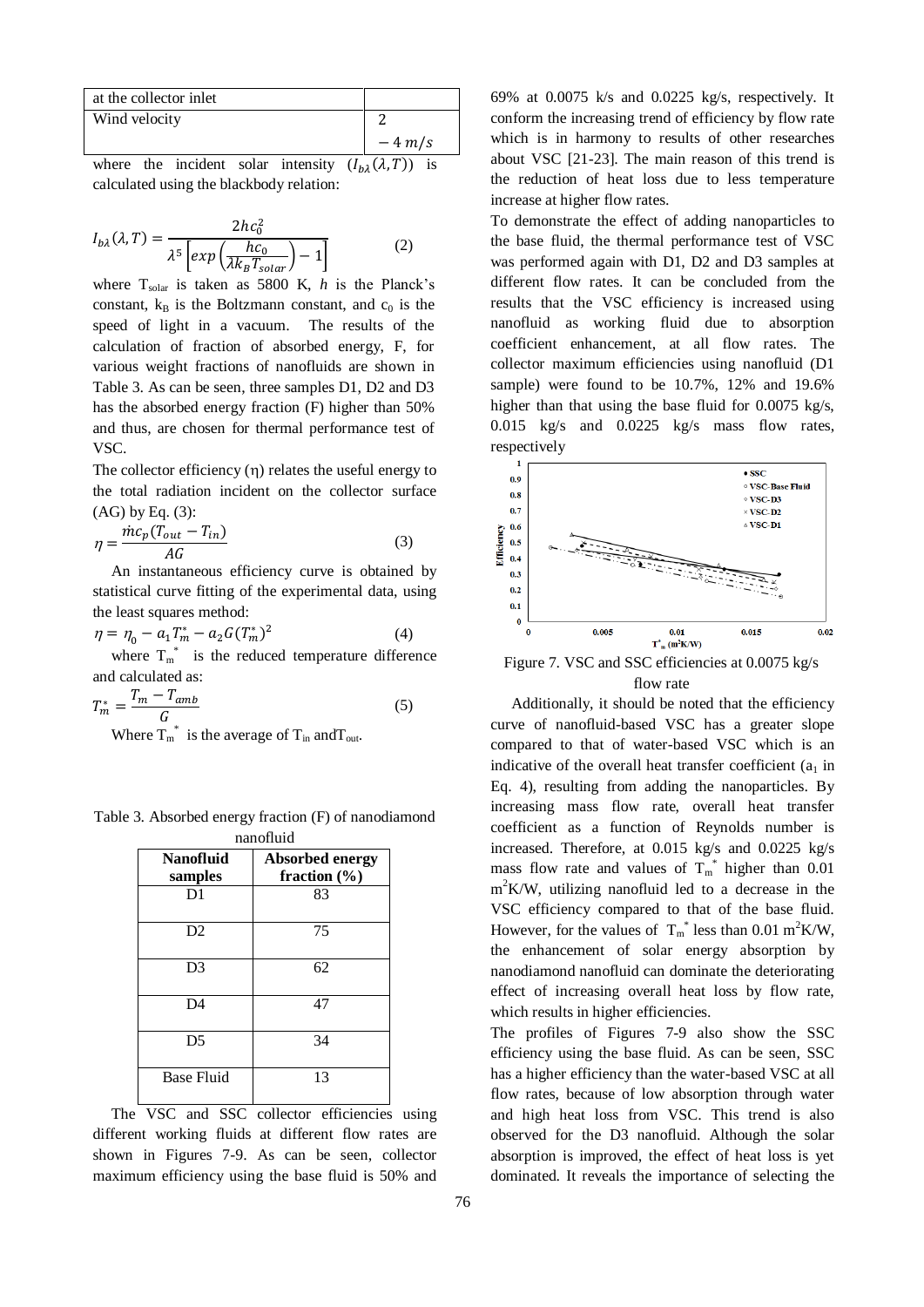proper weight fraction of nanofluid for achieving the desirable performance of VSC.



Figure 8. VSC and SSC efficiencies at 0.015 kg/s flow rate

In the lower inlet temperature, the efficiency of VSC by using D1 and D2 samples is higher than that of SSC at all flow rates. By increasing the  $T_m^*$ , especially at high flow rates, SSC experiences the higher efficiency. As mentioned above, the large heat loss from VSC, using the nanofluid with high weight fraction leads to smaller efficiency of collector. This fact was predictable because of removal of air gap.

This result show that at high temperatures (no hot water usage in building), the performance of VSC using the base fluid is much better than that of using nanofluids. Therefore, application of thermal storage systems such as PCM or stratified storage tanks with this new nanodiamond nanofluid-based collector is strongly recommended.



flow rate

#### **4. Conclusions**

The following conclusions resulted from this work:

- 1- The experimental results on nanofluid stability showed that the GA is the best surfactant to disperse diamond nanoparticles in water.
- 2- According to the results, diamond nanoparticles with a weight fraction of 0.001%, lead to the increase in the extinction coefficient of the base fluid to  $11 \text{ cm}^{-1}$  at wave length of about 1385 nm and 27.2% increase in thermal conductivity of the base fluid.
- 3- Nanofluid samples with D4 and D5 weight fractions absorbed less than 50% of incident solar radiation.
- 4- Maximum efficiency of VSC using D1, D2 and D3 nanofluid samples is 11%, 5% and 1% higher than that of SSC at the same flow rates.

Because of higher heat loss of VSC at high reduced temperatures, the SSC has a better performance in comparison with VSC. Therefore, application of thermal storage systems such as PCM or stratified storage tanks with this new diamond nanofluid-based collector at high inlet temperatures is strongly recommended

### **Acknowledgements**

The authors would like to express their thanks to the Department of Building Installations, Road, Housing and Urban Development Research Center (BHRC) (No.2012-1313) for the financial supports through the set-up construction and research implementation.

#### **References**

- [1] Delfani, S., Karami, M. and Akhavan-Behabadi, M.A. (2016) Experimental investigation on performance comparison of nanofluid-based direct absorption and flat plate solar collectors. International Journal of Nano Dimension, 7(1), 85- 96.
- [2] Minardi, J. E., and Chuang, H. N. (1975) Performance of a "black" liquid flat-plate solar collector. Solar Energy, 17, 179-183.
- [3] Abdelrahman, M., Fumeaux, P. and Suter, P. (1979) Study of solid-gas-suspensions used for direct absorption of concentrated solar radiation. Solar Energy, 22, 45-48.
- [4] Taylor, R. A., Phelan, P. E., Otanicar, T. P., Walker, C. A., Nguyen, M., Trimble, S. and Prasher, R. (2011) Applicability of nanofluids in high flux solar collectors. Journal of Renewable and Sustainable Energy 3, 023104.